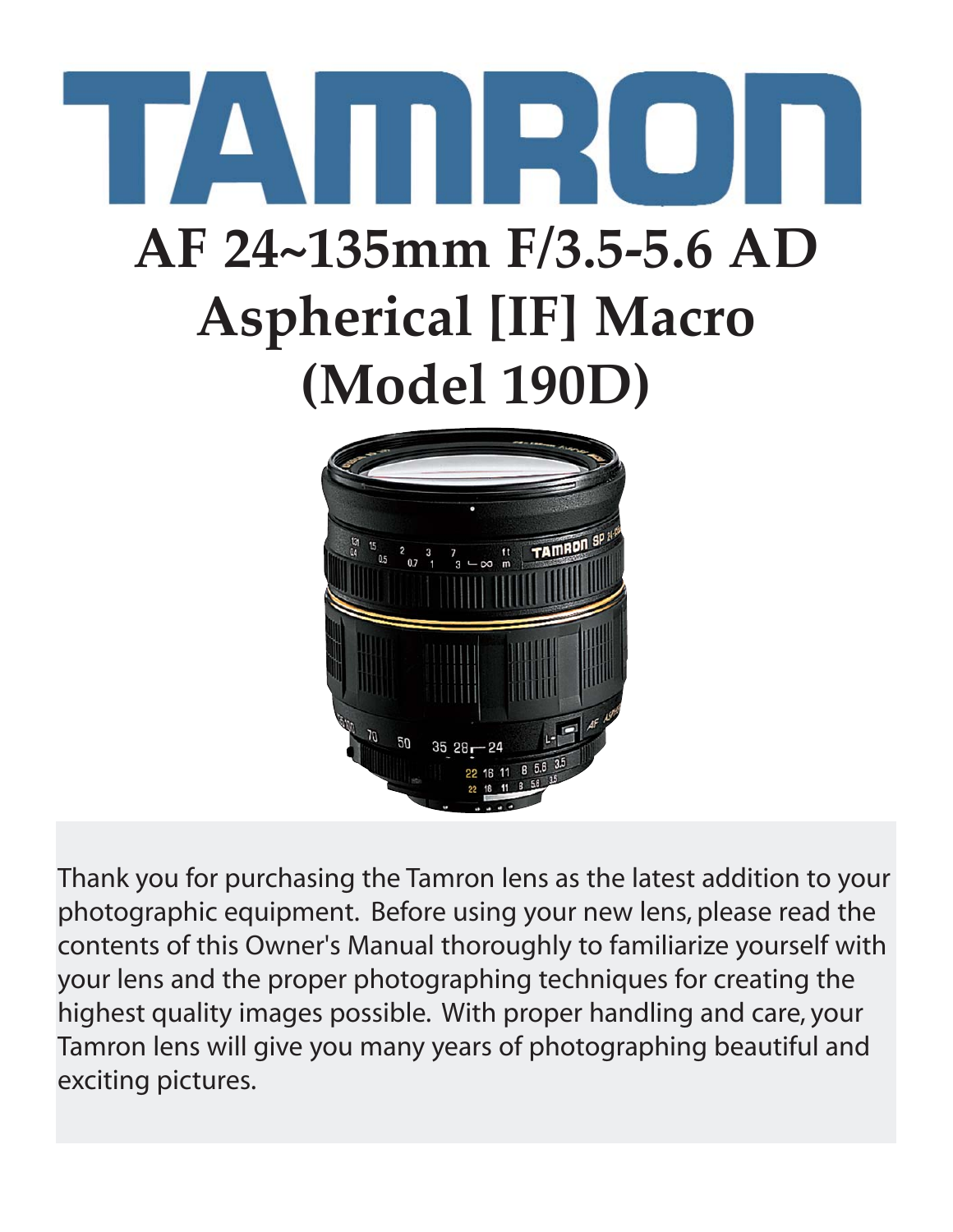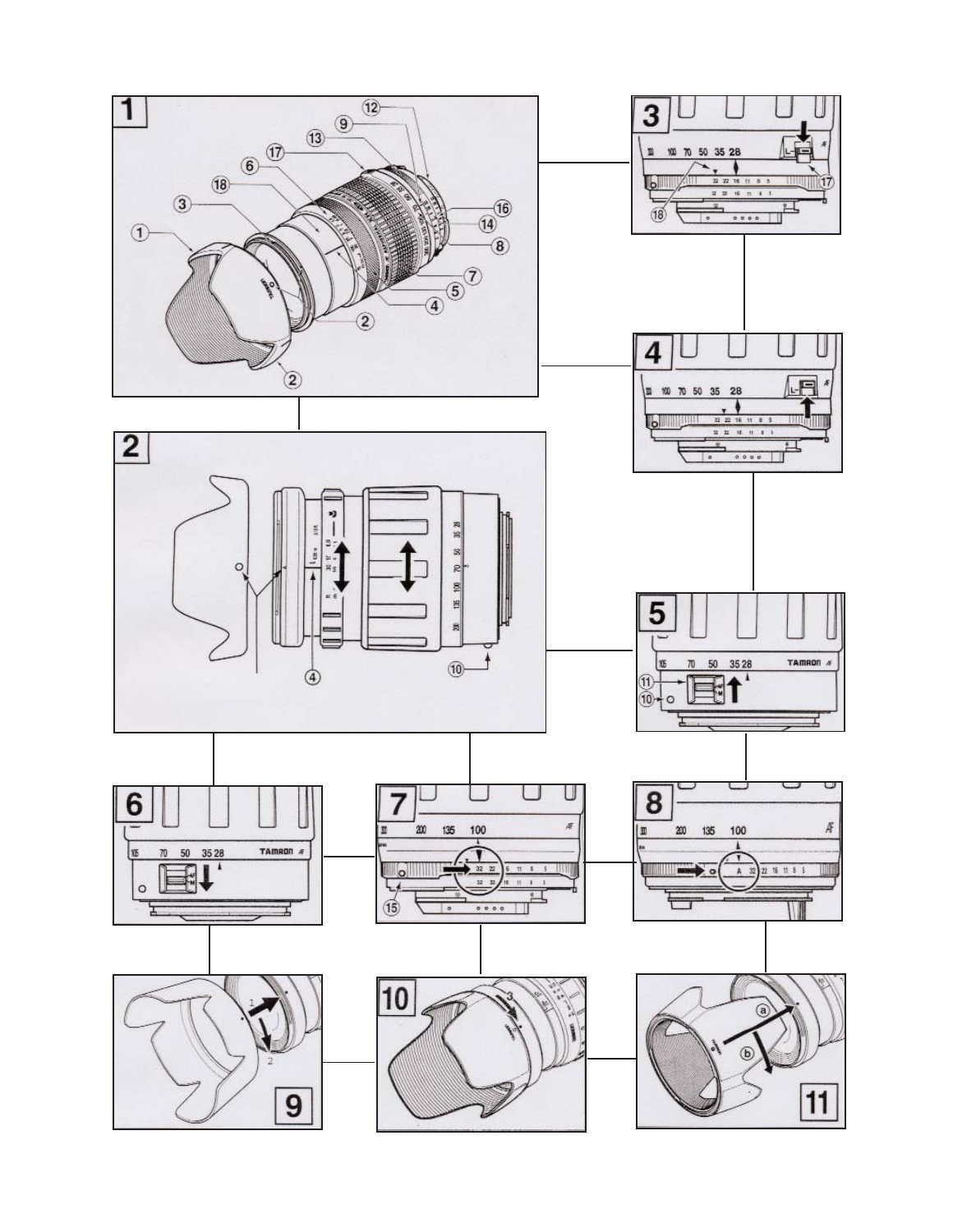### **NOMENCLATURE**

- 1. Lens hood
- 2. Hood attaching alignment mark
- 3. Hood attaching bayonet ring
- 4. Distance index
- 5. Focusing ring
- 6. Distance scale
- 7. Zoom ring
- 8. Focal length scale
- 9. Zoom/Aperture index mount
- 10. Lens attachment mark (Canon, Minolta Fig. 2 & 5)
- 11. AF-MF altering switch (Canon Fig. 5)
- 12. Lens mount/Lens mount contacts (Nikon)
- 13. Aperture ring (Nikon, Pentax Fig. 7)
- 14. F-number scale (Nikon, Pentax Fig. 7)
- 15. AE lock button (Nikon, Pentax Fig. 7)
- 16. F-number scale for finder display (Nikon)
- 17. Zoom ring lock switch (Fig. 3)
- 18. F-number index mark for long focal lengths (Fig. 3)

### **SPECIFICATIONS**

|                                    | 190D                      |
|------------------------------------|---------------------------|
| <b>Focal Length</b>                | 24-135 mm                 |
| Maximum Aperture                   | $F/3.5 - 5.6$             |
| <b>Angle of View</b>               | $84^{\circ} - 18^{\circ}$ |
| Lens Construction                  | 10/14                     |
| <b>Minimum Focus Distance</b>      | 0.4 <sub>m</sub>          |
| <b>Maximum Magnification Ratio</b> | 1:3.3                     |
| <b>Filter Size</b>                 | 72 mm                     |
| Length                             | 80.6 mm                   |
| <b>Diameter</b>                    | 78.5 mm                   |
| Weight                             | 530 g                     |

\* Length, diameter and weight listed in lens specifications are of lenses with Nikon mounts.

\* Features and cosmetic designs of lenses listed in this owner's manual may be revised without notice.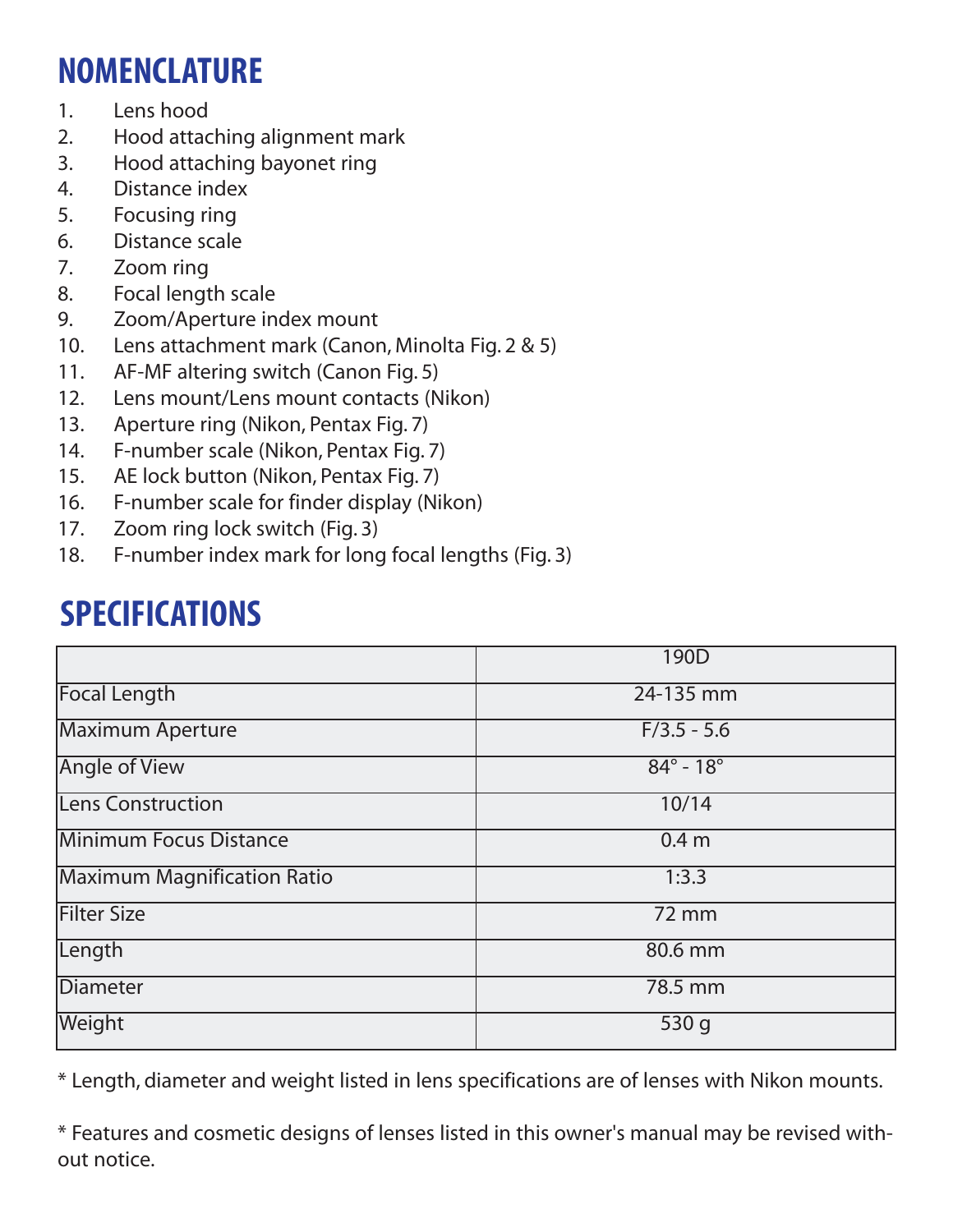### **ATTACHING LENS TO CAMERA**

#### **How to mount the lens**

Removing the rear cap of the lens, align the lens attachment mark on the lens barrel with its counterpart on the lens mount of the camera and insert the lens mount into camera's mount opening. Rotate the lens clockwise until it click-locks. For Nikon models, align the lens attachment mark with the dot on the camera and rotate the lens counter-clockwise until it click-locks.

#### **How to detach the lens**

Pressing the lens release button of the camera down, turn the lens counter-clockwise (in case of Nikon lens, clockwise), and lift the lens off the camera's lens mount.

\* For further details, please read the instruction manual of your camera.

## **FOCUSING (Autofocus) (Ref. Figs. 1 & 2)**

Set the camera on the autofocus mode (AF). Press the shutter button lightly while viewing through the camera's viewfinder, the lens focuses automatically. An in-focus mark will light when lens focuses on main subject sharply. Press the shutter button further to photograph. \* Also, please read the camera's instruction booklet carefully.

When set on AF mode, be very careful not to hinder the autofocusing movements of the lens. Such interference may cause a serious damage to the lens mechanism.

Select between the autofocus and manual focus modes by the AF/MF switch on the camera in case of Nikon, Minolta, and Pentax. The lens for Canon cameras has an AF/MF mode selector switch on the lens barrel.

\* For further details, please read the instruction manual of your camera.

# **FOCUSING (Manual Focus) (Ref. Fig. 2)**

Switch the focusing mode switch of the camera to manual focusing mode (MF) in case of Nikon, Minolta or Pentax camera and in case of Canon, switch to MF on the AF-MF altering switch on the lens barrel. Focus manually rotating the focusing ring while viewing through the camera's viewfinder. The main subject image in the viewfinder will be critically sharp on the viewfinder screen as lens focuses correctly.

Press the shutter button lightly while operating the lens for focusing. The focus aid mark in the viewfinder will light up when the subject is in a critical focus.

Make sure the subject at infinity appears sharp in the finder when you focus, because the infinity position on the lens is made with certain allowance to assure right focus under a wide variety o photographing conditions.

\* For further details, please read the instruction manual of your camera.

\* The minimum photographing distance of the Model 190D is constant at 0.4 m throughout the entire zooming range. There is, therefore, no minimum distance scale on the lens barrel.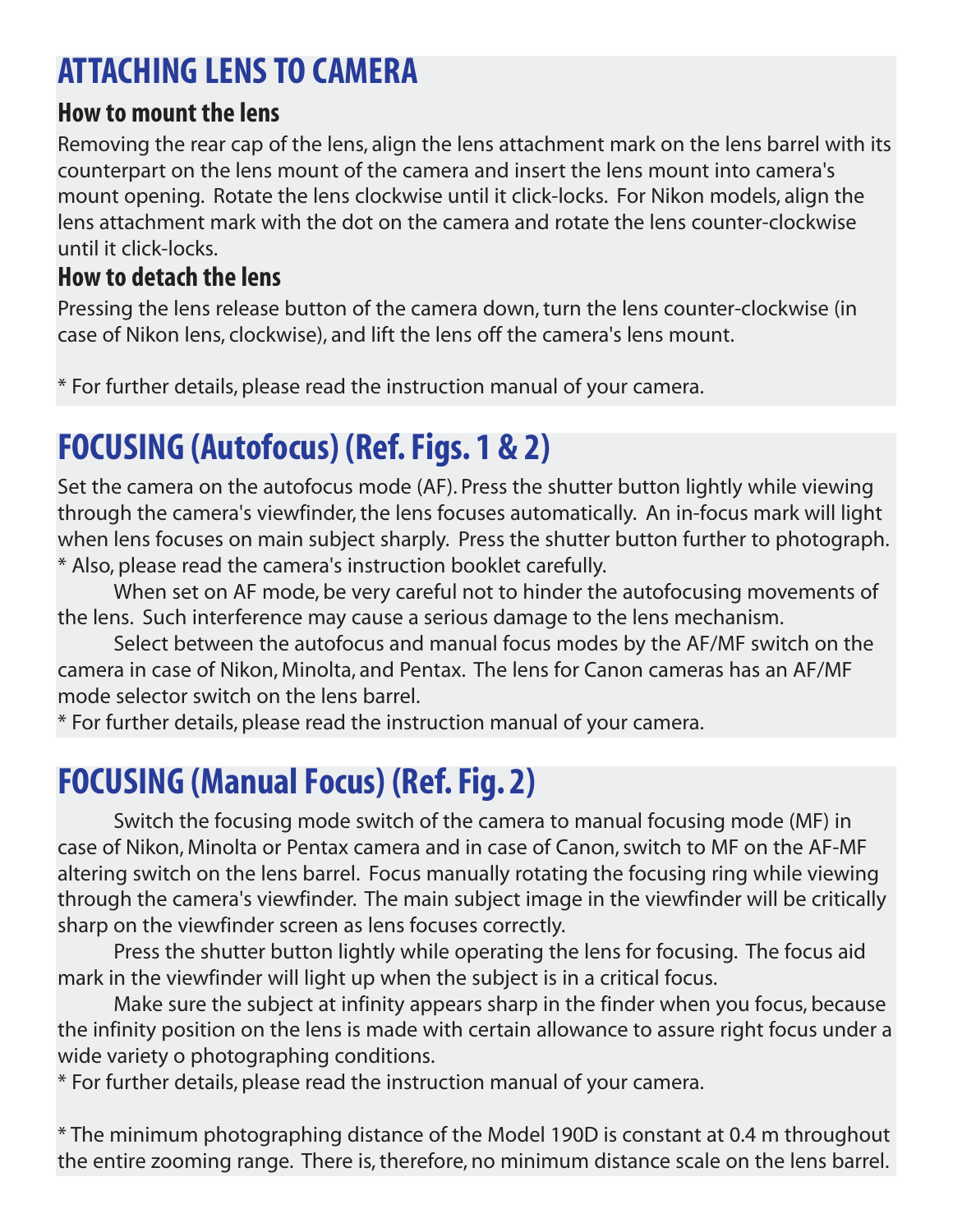### **ZOOMING (Ref. Fig. 2)**

Rotate the zoom ring while viewing through the camera's viewfinder and compose your image with right focal length obtained.

# **ZOOM LOCK SWITCH (Ref. Fig. 2)**

Model 190D is equipped with newly developed zoom lock switch mechanisms, which prevent lens barrels from extending toward long focal length by their own weight while hung from shoulders. Activated by switches at 24 mm settings to stop the lens barrels from rotating and extending.

#### **How to activate the zoom lock switch mechanism**

**1. Locking:** Set the lens to the 24-mm position. Move the switch toward the camera, until the index lines align with each other. The lens barrel is now locked in position and does not rotate or extend by its own weight.

**2. Releasing:** Push the switch away from your camera. The lens barrel is now free to rotate and extend for zooming.

\* The zoom lock switch cannot be activated unless the lens is set to the 24-mm position. Do not force the lock switch or do not try to rotate the lens barrel while locked.

\* The lens can be used at 24-mm setting for picture taking even when locked by the switch. \* The zoom lock mechanism is made to prevent the lens barrel from extending while carried around on shoulder. When not locked, the zoom lens may change its focal length during a long exposure if used in a low or high angle position.

# **LENS APERTURE AND AE MODE (Ref. Fig 7 & 8)**

#### **Setting lens f-numbers with Canon & Minolta cameras**

Set the f-number with aperture setting device of the camera body in accordance with selected photographing mode.

\* For further details, please read the instruction manual of your camera.

#### **Setting lens f-numbers with Nikon & Pentax**

Photographing in a programmed-AE or a shutter-speed-priority-AE mode, rotate the lens aperture ring to the minimum aperture setting position, in case of a Nikon camera, and set on the "A" position in the case of a Pentax camera. The aperture ring will be locked in position automatically. When shooting in an aperture-priority-AE or manual-exposure mode, release the lens aperture ring by rotating the ring from the AE lock position depressing the Aperture ring lock button. If your camera is a Nikon F401 or F50, you can set the aperture to any desired f-number, leaving the aperture ring at the minimum opening position.

\* The lens aperture varies with zooming movement. Cameras read the difference lens openings and automatically adjust the exposure properly.

\* For further details, please read the instruction manual of your camera.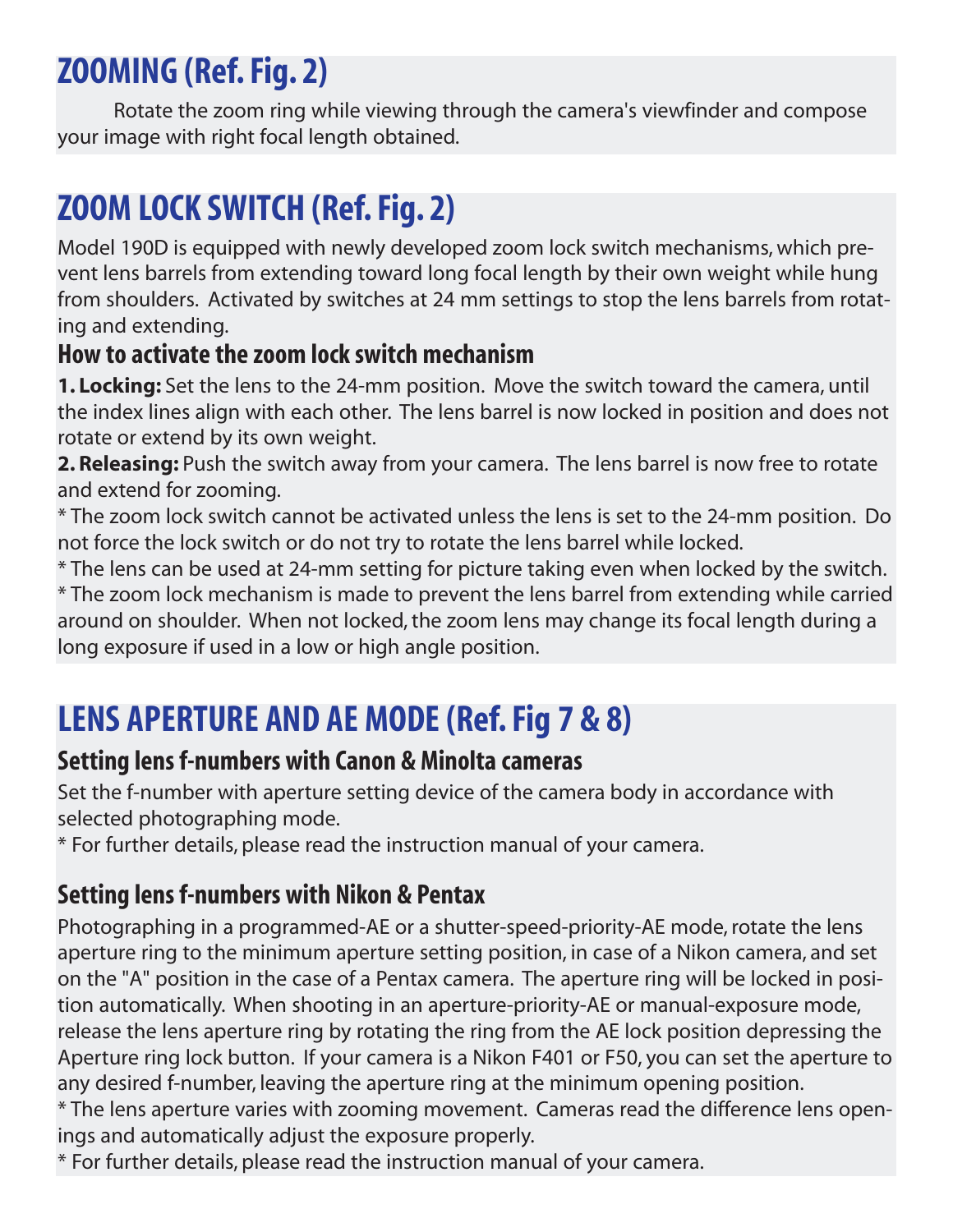## **LENS HOOD (Ref. Figs. 1, 2, 9, 10 & 11)**

A bayonet-type lens hood is provided as a standard accessory. We recommend shooting with the hood attached whenever possible as the lens hood eliminates stray light, which is harmful to the picture. However, please be aware of the precautions written below when your camera is equipped with a built-in flash.

#### **Attaching the Lens Hood (Ref. Fig 9 & 10)**

Align the index mark on the hood with the corresponding index mark (or the top of the index line of the distance scale) on the lens. Press the hood lightly onto the hood attaching bayonet ring (Fig. 9, No. 1) and then rotate it clockwise to secure (Fig. 9, No. 2). The lens hood will be securely held as the mark "TAMRON O" comes to the top (Fig. 10, No. 3). When attaching the lens hood, hold the focusing and zoom control rings so that they are not rotated unintentionally.

\* Pay particular attention to align the hood attaching indices when using zoom lenses including wide-angle (e.i. 35mm or wider) settings. Improper attachment of a hood for wideangle zoom lens may cause large shadowed areas in your pictures.

#### **Stowing lens hood (Ref. Fig. 11)**

a. Detach and reverse lens hood then, align alignment mark of lens hood (TAMRON O) with alignment mark of lens. (Fig. 11a)

b. Press lens hood evenly onto bayonet ring and turn hood clockwise until stop. When stopped, alignment mark of hood will be placed at top. (Fig. 11b).

### **DEPTH OF FIELD**

With camera equipped with a depth-of -field-preview button or an aperture-stopdown mechanism, the depth of field can be directly observed on the viewfinder screen of your camera. For the operational details, read the instruction manual of your camera. \* In case you need a depth-of-field table of your lens, please ask for it at a Tamron distributor or a service station.

### **INFRARED PHOTOGRAPHY**

Please be aware that there is no infrared index line on any models listed on this owner's manual, and therefore, practically, no black-and-white infrared film can be used with these lenses.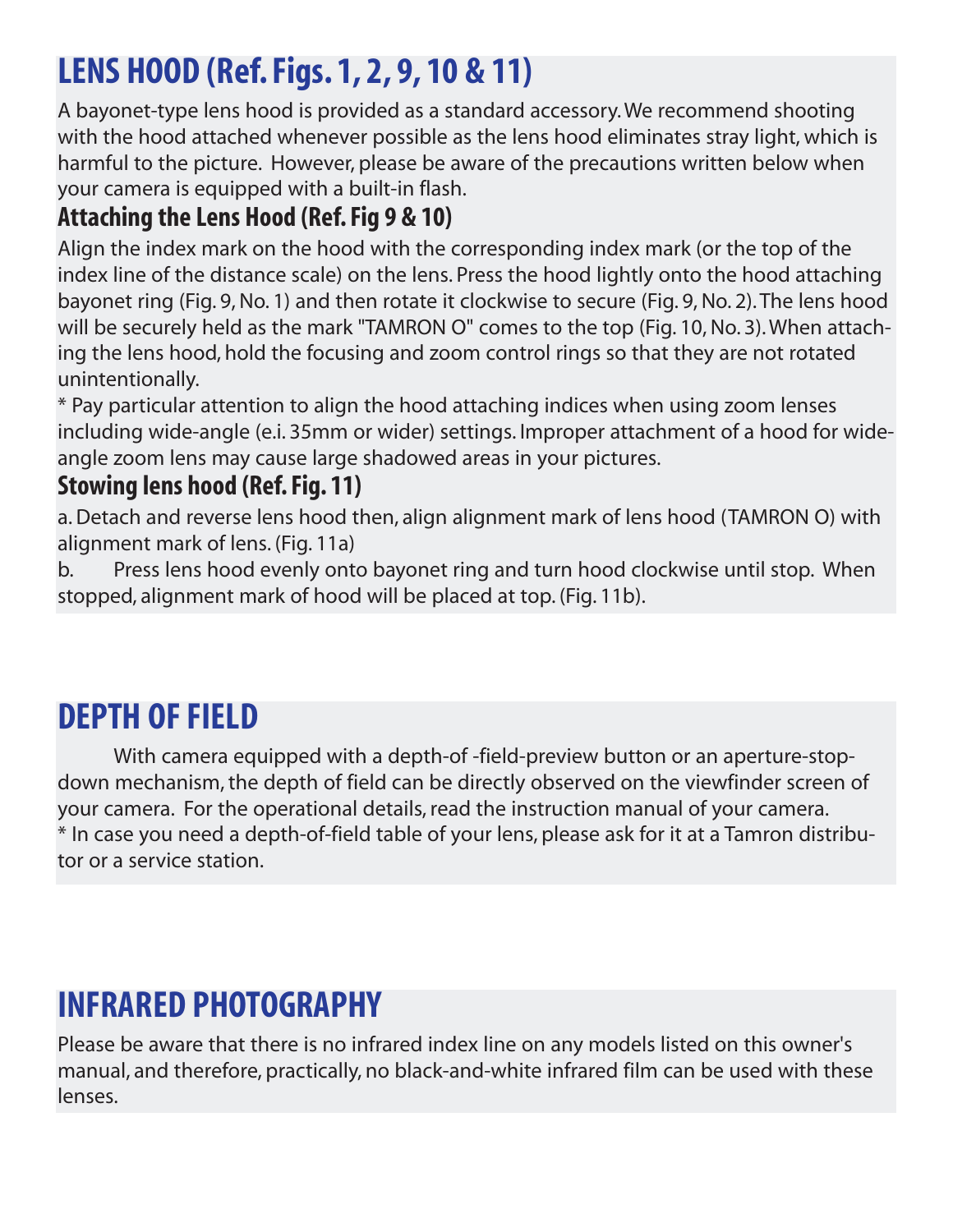### **PRECAUTIONS IN SHOOTING**

The Tamron lenses 24-135 mm (Model 190D) employs an internal focusing (IF) system to achieve remarkable minimum photographing distances of 0.4 to 0.49 meter (1.31 to 1.61 feet). Because of the characteristics of this optical design, the angles of view at distances other than infinity are wider than that of the lenses applying an ordinary focusing system.

When the built-in flash on the camera is used, adverse photographic phenomena such as corner illumination fall-off or vignetting at the bottom part of the image may be observed, especially in wide-angle ranges. This is due to the inherent limitation of coverage of the built-in flash, and/or the relative position of the flash to the edge of the lens barrel, which cause shadows on the image. It is strongly recommended to use a suitable separate flash unit provided by the camera manufacturer for all flash photography.

\* For further details, please read the "built-in flash" article on the instruction manual of your camera.

When using the lens in the telephoto focal range, it may be necessary to use a tripod to avoid camera shake. Using high-speed film (ISO 400 or faster) with a fast shutter speed is also helpful to reduce the influence of camera shake.

Do not hinder the autofocusing movements of the lens. Such interference may cause a serious damage on the lens mechanism.

Certain camera models may indicate inappropriate maximum and minimum aperture values. This is inherent to the design of the camera and not an indication of an error.

Please carefully select the filters for your lens, especially when choosing special filters, such as a PL filter. An ordinary PL filter has a rotating rim that increases the dimensions of the filter rim to a size larger than a regular filter (thicker filter rim). Using a larger rim may result in the blurring of all four corners of the photograph taken. For this reason, we recommend filters with thinner rims that are common for wide-angle lenses.

### **TO ENSURE LONG-TERM SATISFACTION**

Avoid touching the glass element surface. Use a photographic lens cloth or blower brush to remove dust from the lens element surface. When not using the lens, always place a lens cap on it for protection.

Use a lens cleaning tissue or lint cloth with a drop of cleaning solution to remove fingerprints or dirt on the glass lens surface with a rotary motion from the center to the edge. Use a silicon cloth to clean your lens barrel only.

Mildew is an enemy of your lens. Clean the lens after shooting near water or in any humid place. Store your lens in a clean, cool and dry place. When storing the lens in a lens case, store it with commercially available drying agent such as silica gel, and change the agent occasionally. If you find mildew on your lens, consult a repair shop or a nearby photographic store.